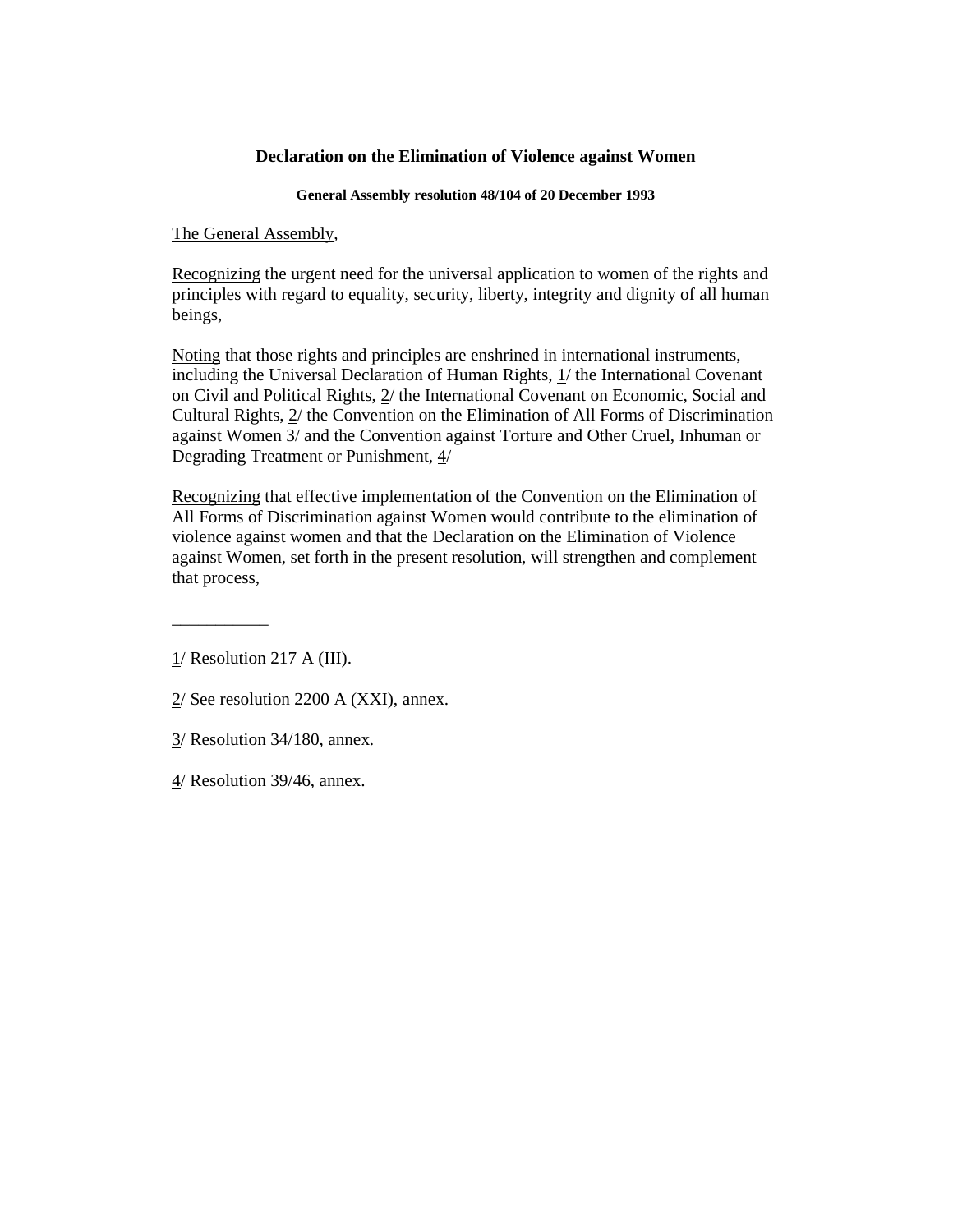Concerned that violence against women is an obstacle to the achievement of equality, development and peace, as recognized in the Nairobi Forward-looking Strategies for the Advancement of Women, 5/ in which a set of measures to combat violence against women was recommended, and to the full implementation of the Convention on the Elimination of All Forms of Discrimination against Women,

Affirming that violence against women constitutes a violation of the rights and fundamental freedoms of women and impairs or nullifies their enjoyment of those rights and freedoms, and concerned about the long-standing failure to protect and promote those rights and freedoms in the case of violence against women,

Recognizing that violence against women is a manifestation of historically unequal power relations between men and women, which have led to domination over and discrimination against women by men and to the prevention of the full advancement of women, and that violence against women is one of the crucial social mechanisms by which women are forced into a subordinate position compared with men,

Concerned that some groups of women, such as women belonging to minority groups, indigenous women, refugee women, migrant women, women living in rural or remote communities, destitute women, women in institutions or in detention, female children, women with disabilities, elderly women and women in situations of armed conflict, are especially vulnerable to violence,

Recalling the conclusion in paragraph 23 of the annex to Economic and Social Council resolution 1990/15 of 24 May 1990 that the recognition that violence against women in the family and society was pervasive and cut across lines of income, class and culture had to be matched by urgent and effective steps to eliminate its incidence,

Recalling also Economic and Social Council resolution 1991/18 of 30 May 1991, in which the Council recommended the development of a framework for an international instrument that would address explicitly the issue of violence against women,

Welcoming the role that women's movements are playing in drawing increasing attention to the nature, severity and magnitude of the problem of violence against women,

Alarmed that opportunities for women to achieve legal, social, political and economic equality in society are limited, inter alia, by

continuing and endemic violence,

\_\_\_\_\_\_\_\_\_\_

5/ Report of the World Conference to Review and Appraise the Achievements of the United Nations Decade for Women: Equality, Development and Peace, Nairobi, 15- 26 July 1985 (United Nations publication, Sales No. E.85.IV.10), chap. I, sect. A.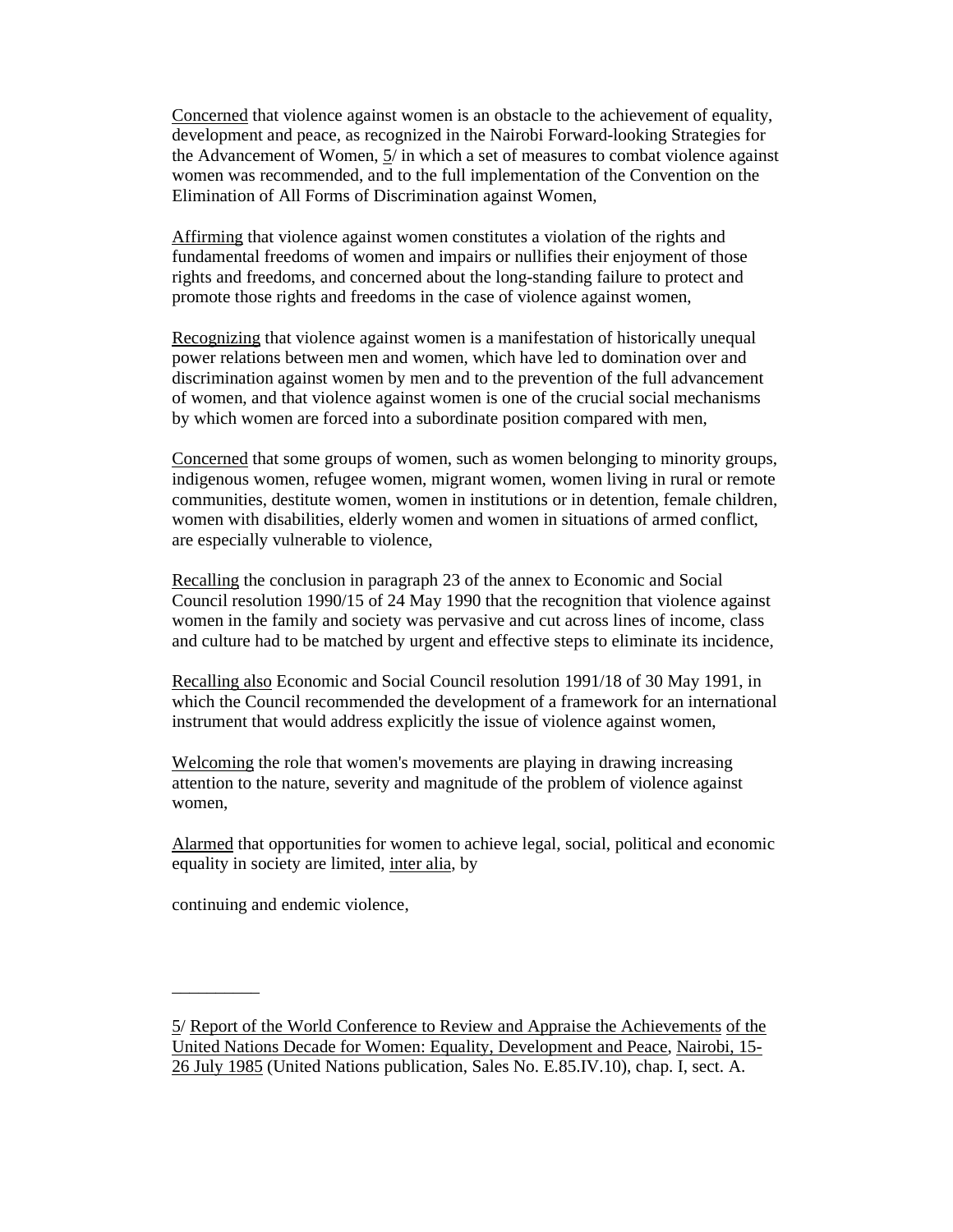Convinced that in the light of the above there is a need for a clear and comprehensive definition of violence against women, a clear statement of the rights to be applied to ensure the elimination of violence against women in all its forms, a commitment by States in respect of their responsibilities, and a commitment by the international community at large to the elimination of violence against women,

Solemnly proclaims the following Declaration on the Elimination of Violence against Women and urges that every effort be made so that it becomes generally known and respected:

# Article 1

For the purposes of this Declaration, the term "violence against women" means any act of gender-based violence that results in, or is likely to result in, physical, sexual or psychological harm or suffering to women, including threats of such acts, coercion or arbitrary deprivation of liberty, whether occurring in public or in private life.

### Article 2

Violence against women shall be understood to encompass, but not be limited to, the following:

(a) Physical, sexual and psychological violence occurring in the family, including battering, sexual abuse of female children in the household, dowry-related violence, marital rape, female genital mutilation and other traditional practices harmful to women, non-spousal violence and violence related to exploitation;

(b) Physical, sexual and psychological violence occurring within the general community, including rape, sexual abuse, sexual harassment and intimidation at work, in educational institutions and elsewhere, trafficking in women and forced prostitution;

(c) Physical, sexual and psychological violence perpetrated or condoned by the State, wherever it occurs.

#### Article 3

Women are entitled to the equal enjoyment and protection of all human rights and fundamental freedoms in the political, economic, social, cultural, civil or any other field. These rights include, inter alia:

(a) The right to life; 6/

\_\_\_\_\_\_\_\_\_\_\_\_\_

(b) The right to equality;  $7/$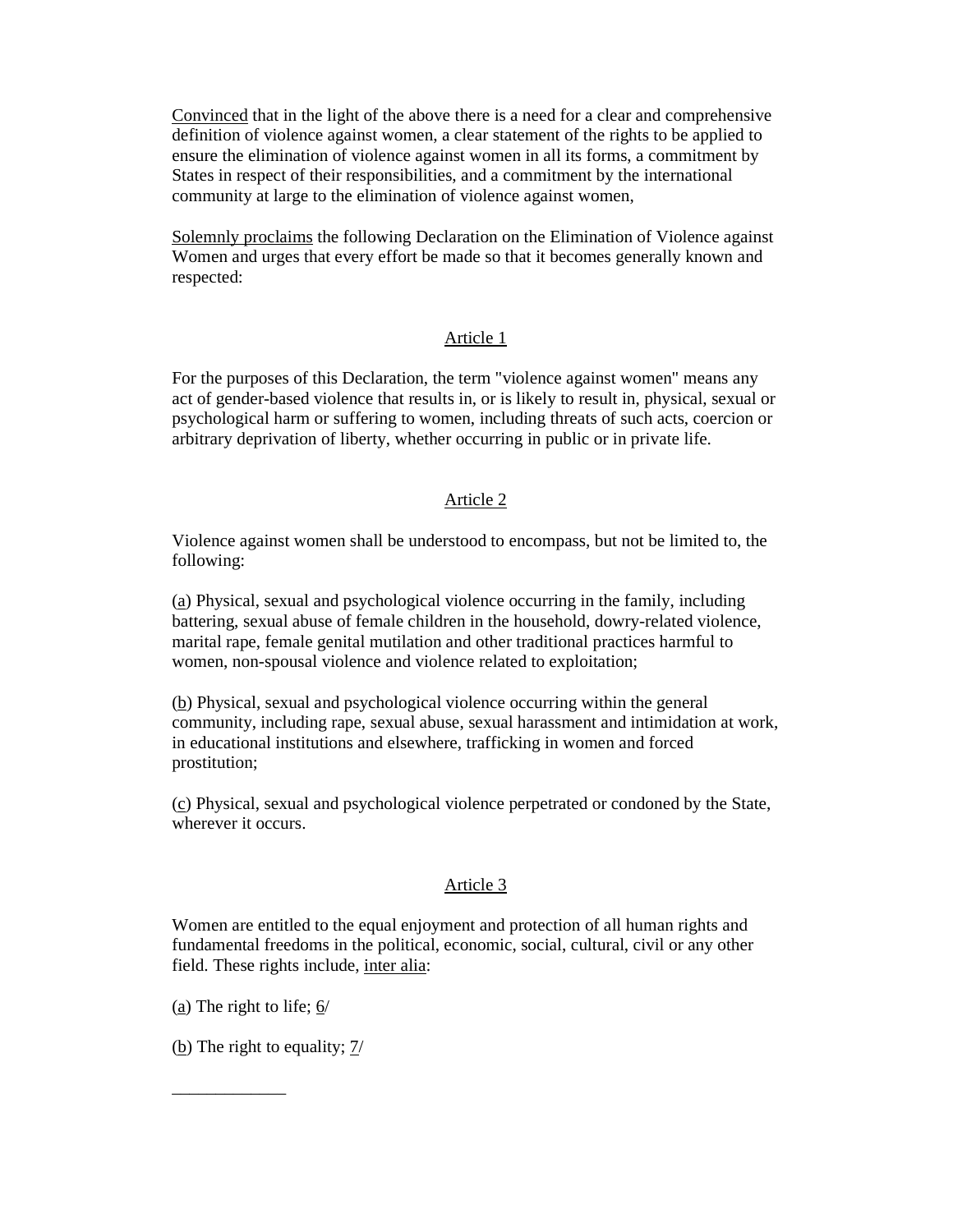6/ Universal Declaration of Human Rights, article 3; and International Covenant on Civil and Political Rights, article 6.

7/ International Covenant on Civil and Political Rights, article 26.

(c) The right to liberty and security of person; 8/

(d) The right to equal protection under the law;  $\frac{7}{1}$ 

(e) The right to be free from all forms of discrimination;  $\frac{7}{1}$ 

(f) The right to the highest standard attainable of physical and mental health; 9/

(g) The right to just and favourable conditions of work;  $10/$ 

 $(h)$  The right not to be subjected to torture, or other cruel, inhuman or degrading treatment or punishment.  $11/$ 

### Article 4

States should condemn violence against women and should not invoke any custom, tradition or religious consideration to avoid their obligations with respect to its elimination. States should pursue by all appropriate means and without delay a policy of eliminating violence against women and, to this end, should:

(a) Consider, where they have not yet done so, ratifying or acceding to the Convention on the Elimination of All Forms of Discrimination against Women or withdrawing reservations to that Convention;

(b) Refrain from engaging in violence against women;

\_\_\_\_\_\_\_\_\_\_\_\_\_

(c) Exercise due diligence to prevent, investigate and, in accordance with national legislation, punish acts of violence against women, whether those acts are perpetrated by the State or by private persons;

<sup>8/</sup> Universal Declaration of Human Rights, article 3; and International Covenant on Civil and Political Rights, article 9.

<sup>9/</sup> International Covenant on Economic, Social and Cultural Rights, article 12.

<sup>10/</sup> Universal Declaration of Human Rights, article 23; and International Covenant on Economic, Social and Cultural Rights, articles 6 and 7.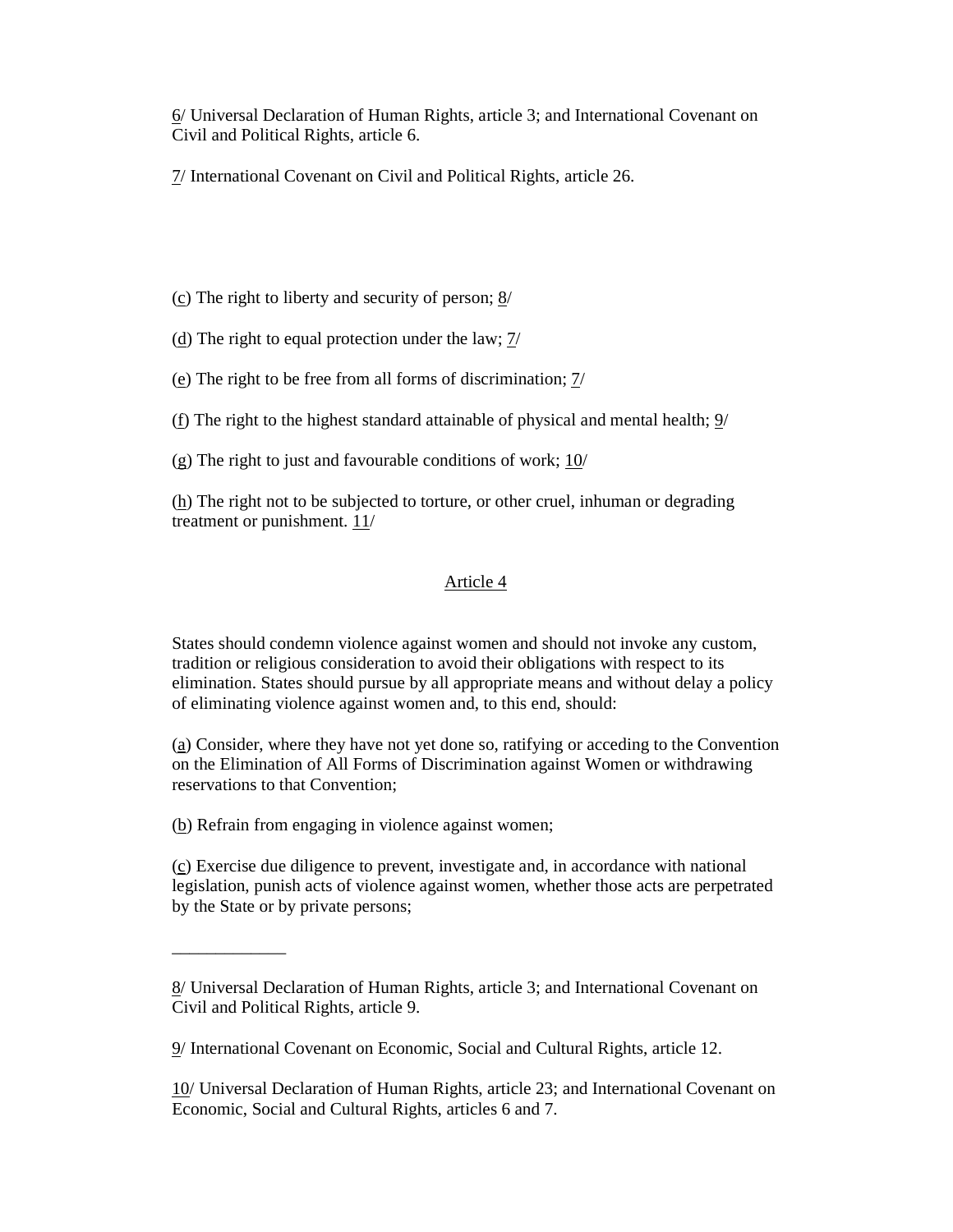11/ Universal Declaration of Human Rights, article 5; International Covenant on Civil and Political Rights, article 7; and Convention against Torture and Other Cruel, Inhuman or Degrading Treatment or Punishment.

(d) Develop penal, civil, labour and administrative sanctions in domestic legislation to punish and redress the wrongs caused to women who are subjected to violence; women who are subjected to violence should be provided with access to the mechanisms of justice and, as provided for by national legislation, to just and effective remedies for the harm that they have suffered; States should also inform women of their rights in seeking redress through such mechanisms;

(e) Consider the possibility of developing national plans of action to promote the protection of women against any form of violence, or to include provisions for that purpose in plans already existing, taking into account, as appropriate, such cooperation as can be provided by non-governmental organizations, particularly those concerned with the issue of violence against women;

(f) Develop, in a comprehensive way, preventive approaches and all those measures of a legal, political, administrative and cultural nature that promote the protection of women against any form of violence, and ensure that the re-victimization of women does not occur because of laws insensitive to gender considerations, enforcement practices or other interventions;

(g) Work to ensure, to the maximum extent feasible in the light of their available resources and, where needed, within the framework of international cooperation, that women subjected to violence and, where appropriate, their children have specialized assistance, such as rehabilitation, assistance in child care and maintenance, treatment, counselling, and health and social services, facilities and programmes, as well as support structures, and should take all other appropriate measures to promote their safety and physical and psychological rehabilitation;

(h) Include in government budgets adequate resources for their activities related to the elimination of violence against women;

(i) Take measures to ensure that law enforcement officers and public officials responsible for implementing policies to prevent, investigate and punish violence against women receive training to sensitize them to the needs of women;

(j) Adopt all appropriate measures, especially in the field of education, to modify the social and cultural patterns of conduct of men and women and to eliminate prejudices, customary practices and all other practices based on the idea of the inferiority or superiority of either of the sexes and on stereotyped roles for men and women;

(k) Promote research, collect data and compile statistics, especially concerning domestic violence, relating to the prevalence of different forms of violence against women and encourage research on the causes, nature, seriousness and consequences of violence against women and on the effectiveness of measures implemented to prevent and redress violence against women; those statistics and findings of the research will be made public;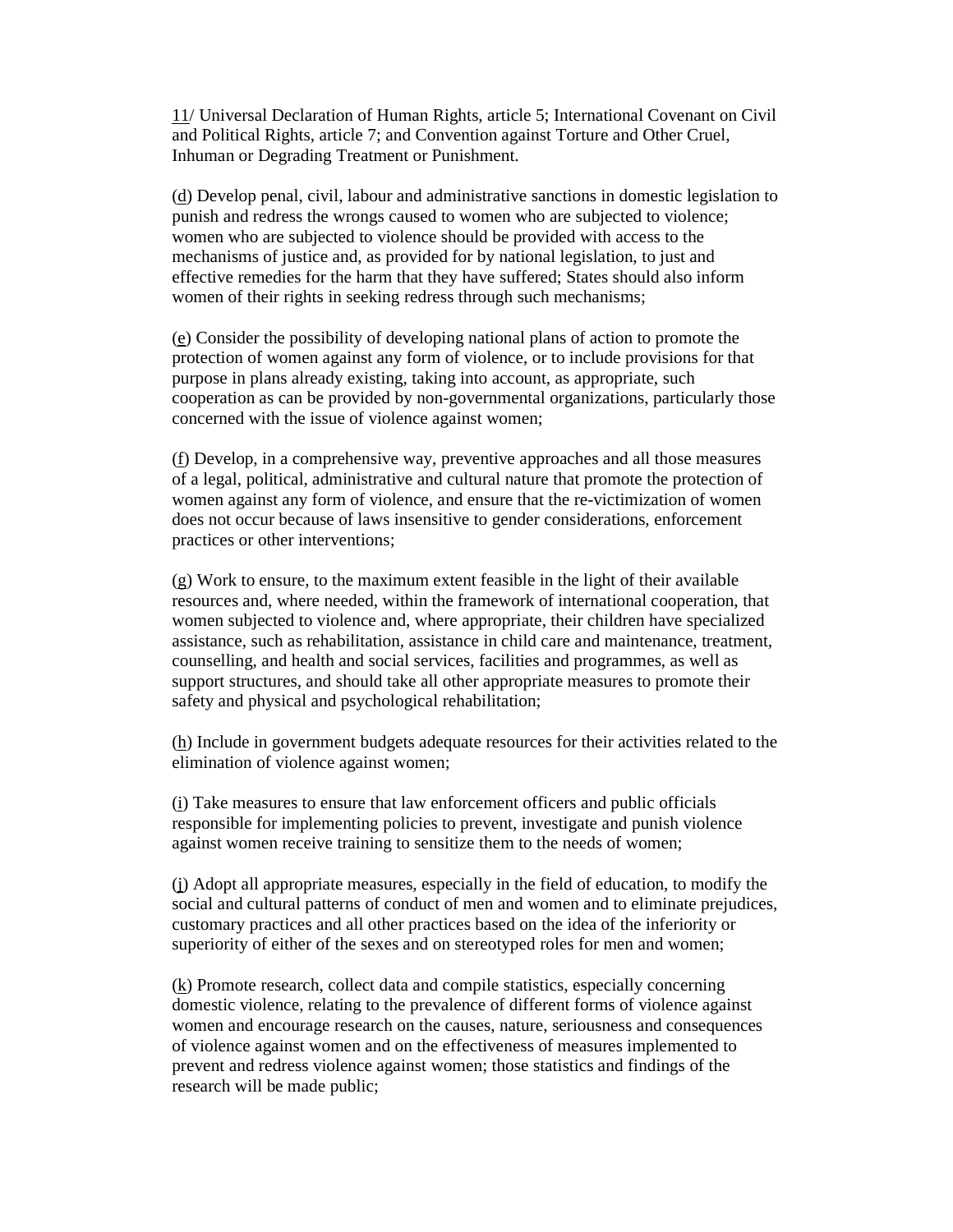(l) Adopt measures directed towards the elimination of violence against women who are especially vulnerable to violence;

(m) Include, in submitting reports as required under relevant human rights instruments of the United Nations, information pertaining to violence against women and measures taken to implement the present Declaration;

(n) Encourage the development of appropriate guidelines to assist in the implementation of the principles set forth in the present Declaration;

(o) Recognize the important role of the women's movement and non-governmental organizations world wide in raising awareness and alleviating the problem of violence against women;

(p) Facilitate and enhance the work of the women's movement and non-governmental organizations and cooperate with them at local, national and regional levels;

(q) Encourage intergovernmental regional organizations of which they are members to include the elimination of violence against women in their programmes, as appropriate.

#### Article 5

The organs and specialized agencies of the United Nations system should, within their respective fields of competence, contribute to the recognition and realization of the rights and the principles set forth in the present Declaration and, to this end, should, inter alia:

(a) Foster international and regional cooperation with a view to defining regional strategies for combating violence, exchanging experiences and financing programmes relating to the elimination of violence against women;

(b) Promote meetings and seminars with the aim of creating and raising awareness among all persons of the issue of the elimination of violence against women;

(c) Foster coordination and exchange within the United Nations system between human rights treaty bodies to address the issue of violence against women effectively;

(d) Include in analyses prepared by organizations and bodies of the United Nations system of social trends and problems, such as the periodic reports on the world social situation, examination of trends in violence against women;

(e) Encourage coordination between organizations and bodies of the United Nations system to incorporate the issue of violence against women into ongoing programmes, especially with reference to groups of women particularly vulnerable to violence;

(f) Promote the formulation of guidelines or manuals relating to violence against women, taking into account the measures referred to in the present Declaration;